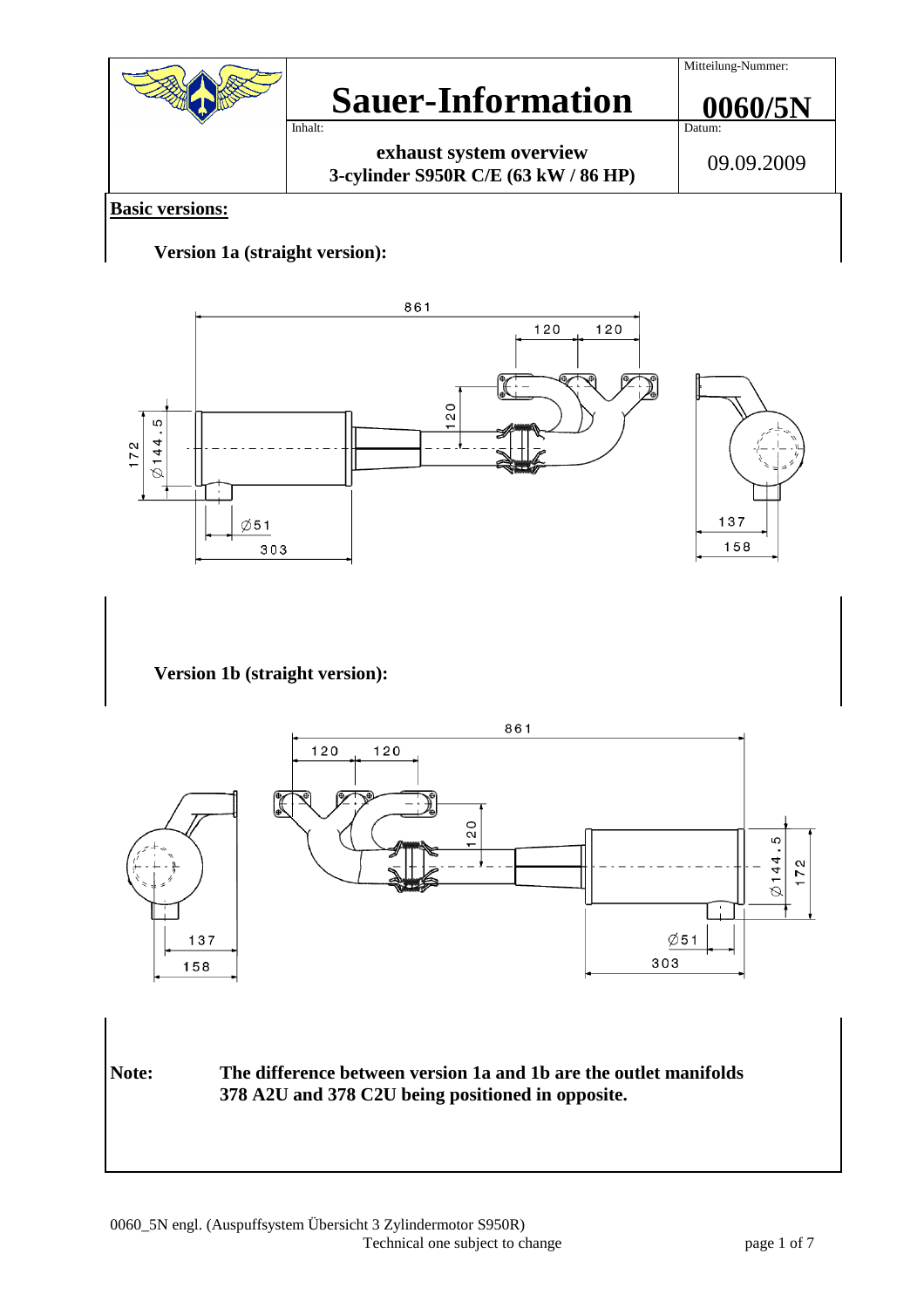**Version 2a (90°-version):** 

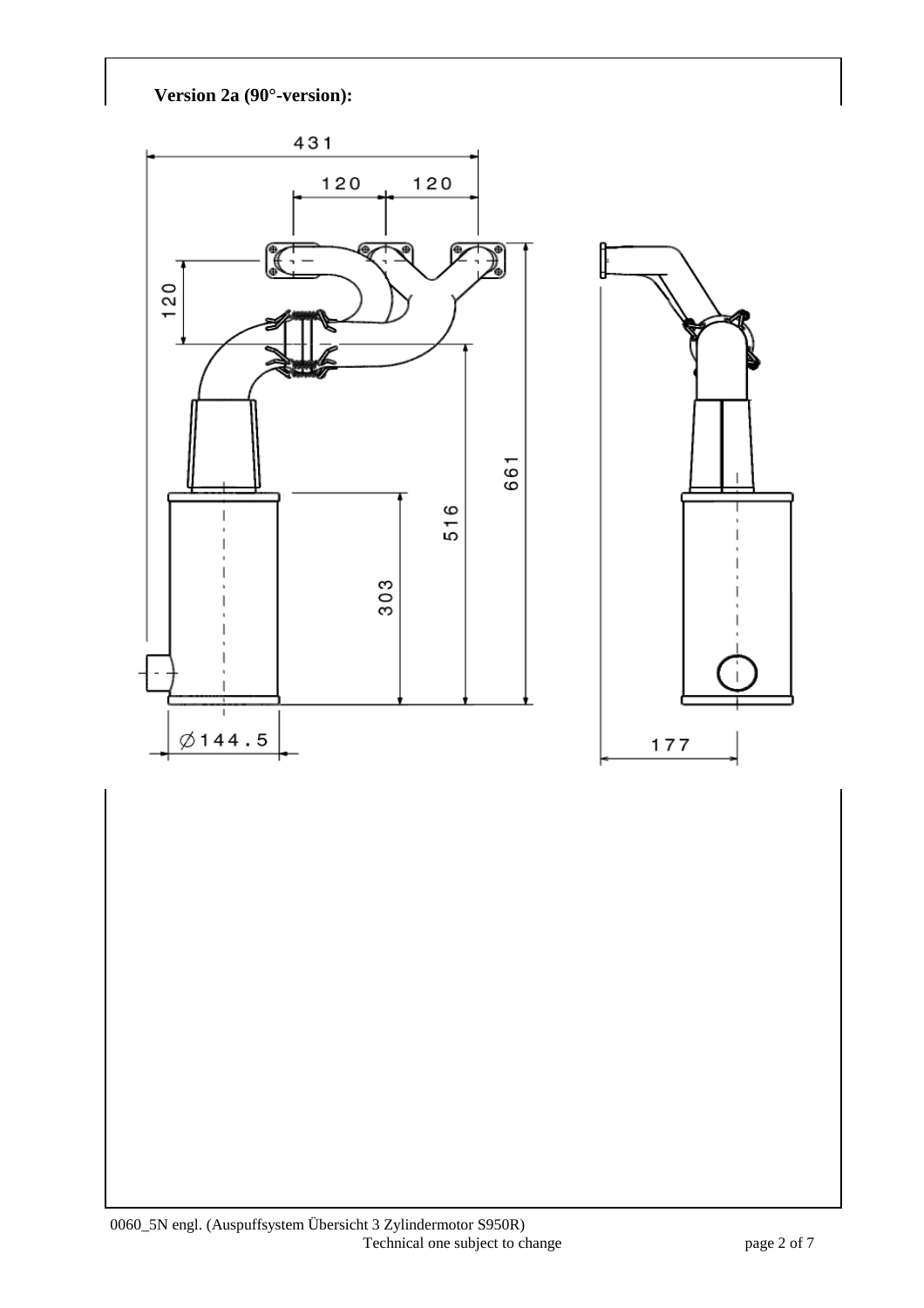**Version 2b (90°- version):** 

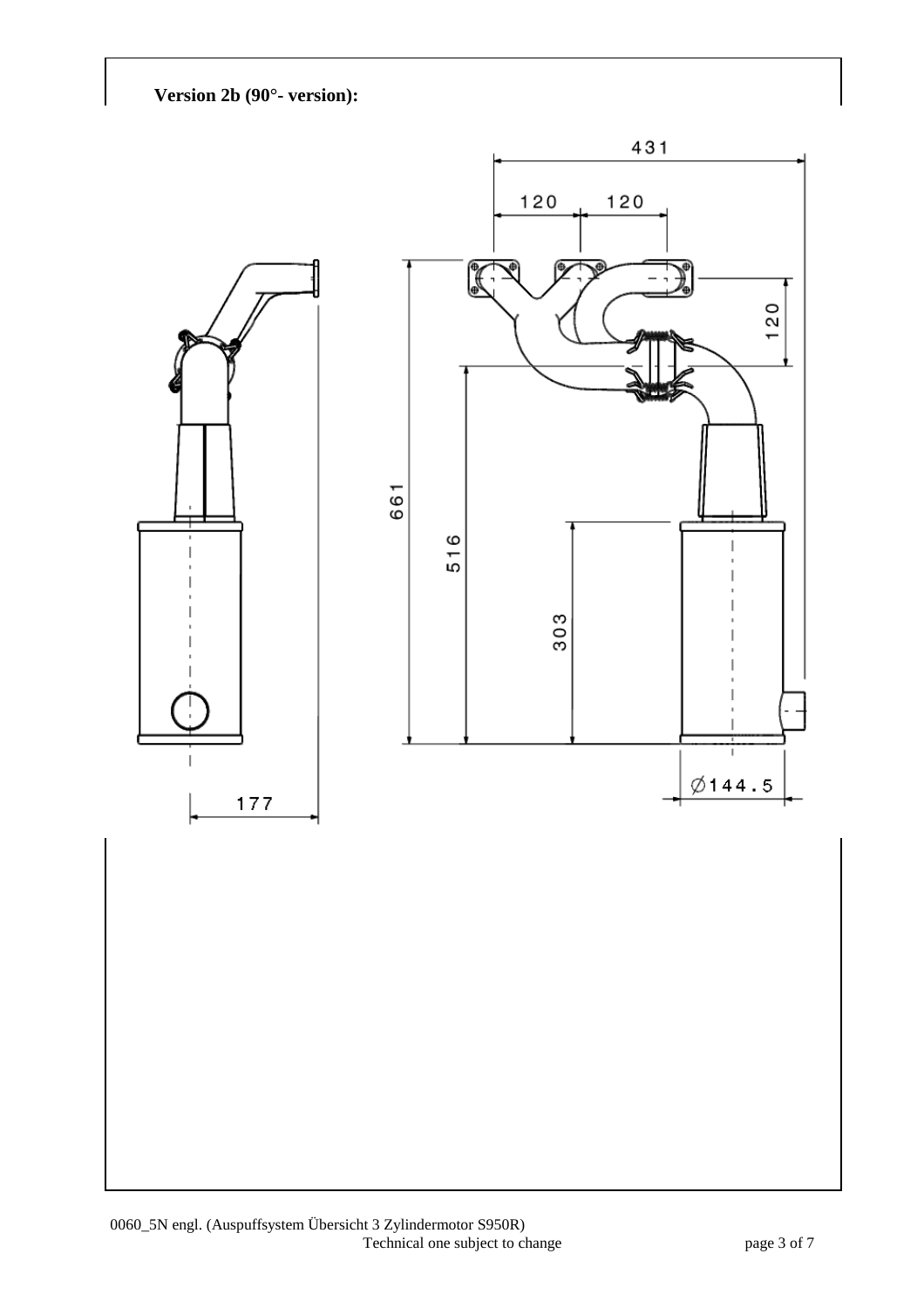







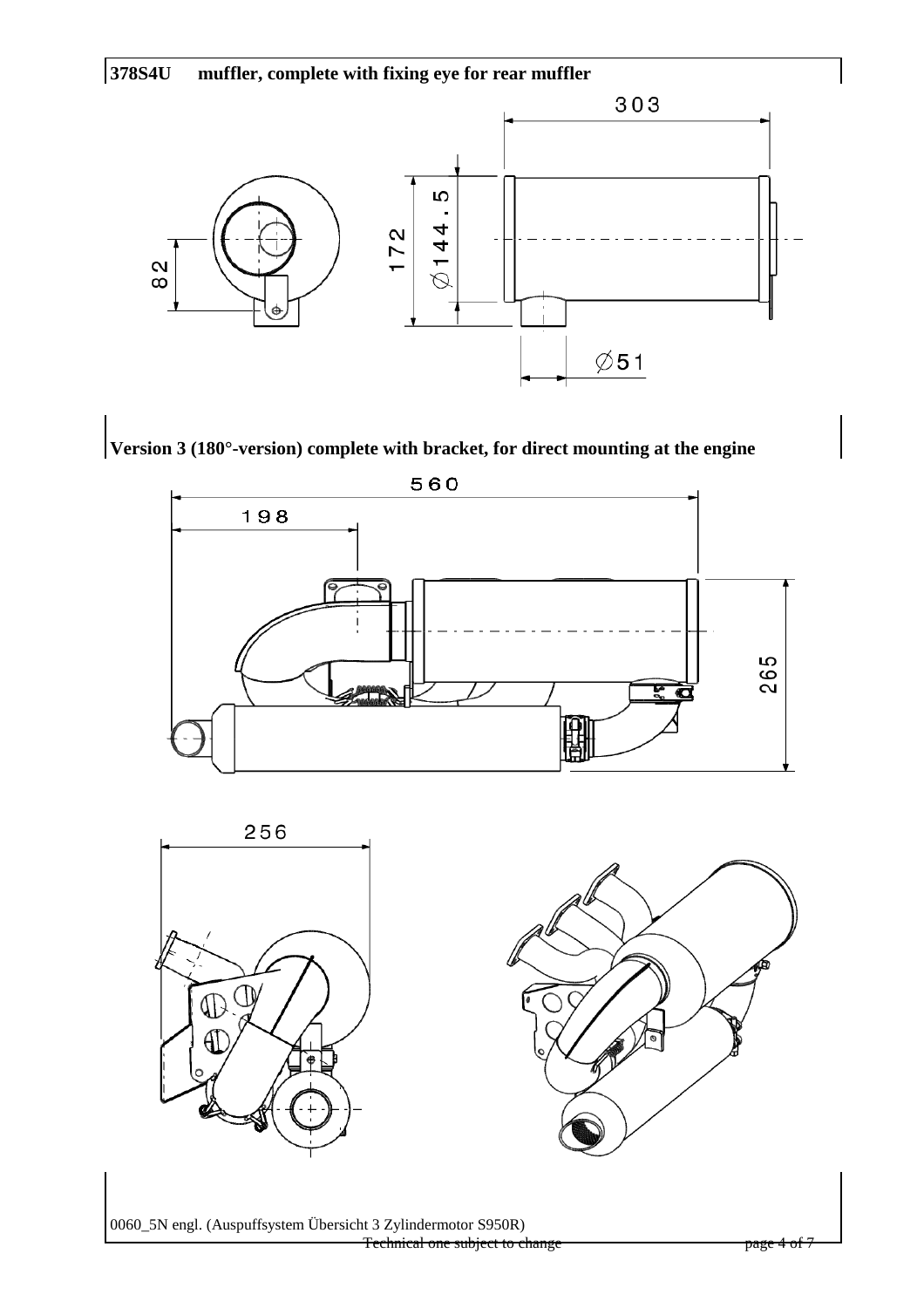